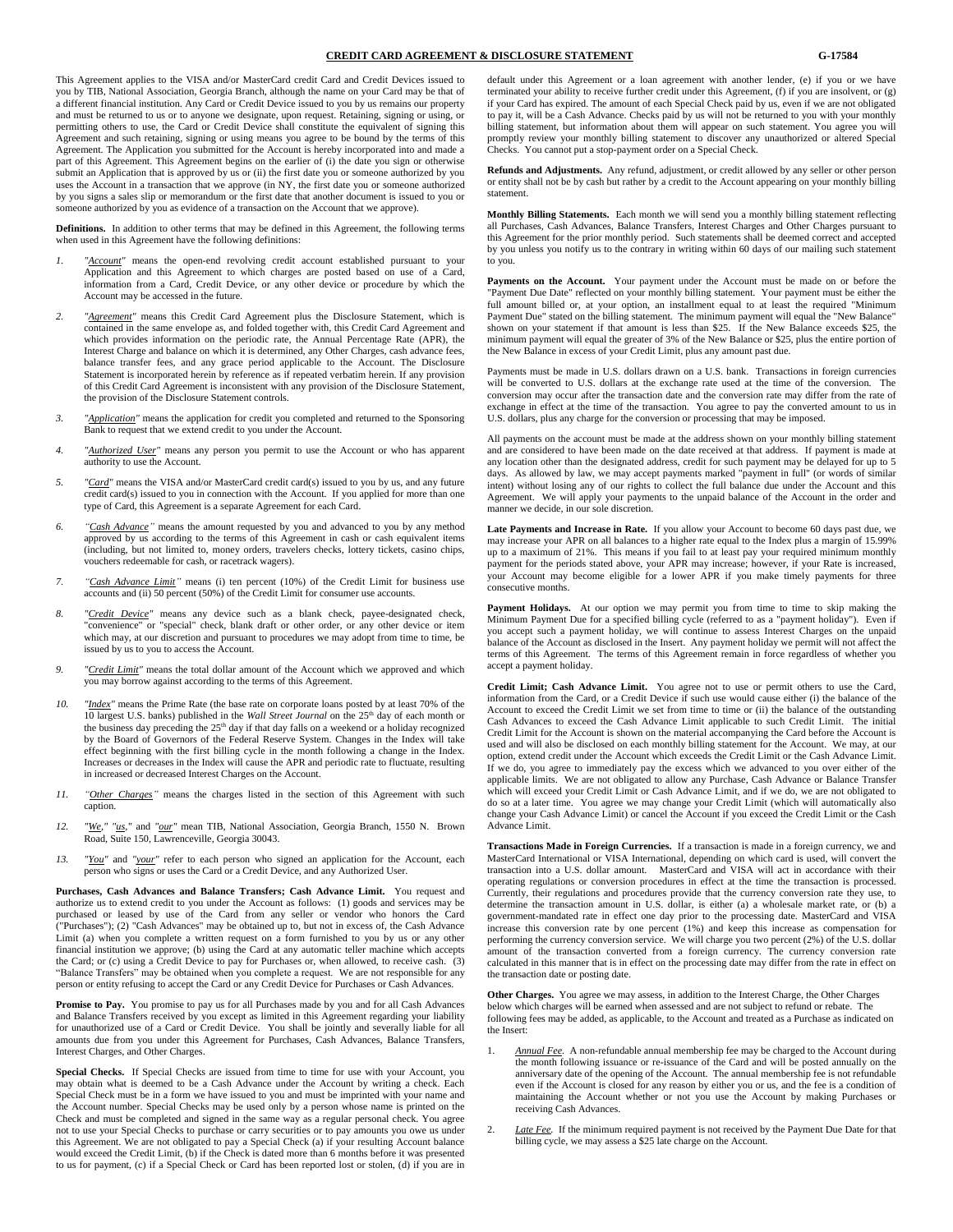- 3. *Returned Payment Fee.* We will charge you \$25 for each return by a bank or other depository institution of a dishonored check, negotiable order of withdrawal or share draft issued by you to us in connection with the Account. This fee will be in addition to all other Interest Charges and Other Charges we may collect from you and is not subject to refund or rebate.
- 4. *Cash Advance Fee.* If you request a Cash Advance, in addition to the Interest Charge which will accrue on the Cash Advance, you agree to pay a fee of three percent (3%) of the amount of the Cash Advance subject to a minimum fee of \$10.00.
- 5. *Balance Transfer Fee*. If you request a Balance Transfer, in addition to the Interest Charge which will accrue on the balance transfer, you agree to pay a fee of three percent (3%) of the amount of the Balance Transfer subject to a minimum fee of \$10.00
- 6. *Pay-by-Phone.* If you request an agent assisted payment be made to your Account through an electronic funds transfer, you agree to pay a fee of \$10 in addition to the amount of the payment.
- 7. *International Transactions Fee.* Two percent (2%) of the U.S. dollar amount of the transaction converted from a foreign currency.
- 8. *Supplemental Convenience Requests* If you request supplemental copies of billing statements, you will be charged \$5 for each. We will not assess you this fee if you request a billing statement for a billing error/inquiry that you may assert against us under applicable law. If you request expedited delivery of a Card, you will be charged \$25. If you make any other Supplemental Convenience Requests, you agree to pay our reasonable charges for such request in effect at that time.

**Termination; Default.** We may reduce the Credit Limit or terminate your ability to receive further credit under this Agreement at any time without notice. You may terminate your ability to receive further credit under this Agreement by giving us notice of termination and returning to us all Cards and Credit Devices. Termination by you will be effective on the date we receive written notice from you along with the Cards and Credit Devices (unless they are lost or stolen, in which case you agree to sign an affidavit to that effect and stating that no credit received after the date of loss or theft was authorized by you).

You will be in default under this Agreement if any of the following events occur: (1) you fail to make the required payment when due; (2) you fail to perform or abide by any of your agreements or obligations under this Agreement or any other loan agreement you have with us; (3) you become insolvent (meaning your liabilities exceed your assets or you are unable to pay your debts as they become due); (4) any action is taken by or against you under any bankruptcy or insolvency laws; (5) any attachment or garnishment proceedings are initiated against you; (6) you die or are declared incompetent; (7) we, in good faith, believe the prospect of your payment or performance under this Agreement is impaired; or (8) you fail or refuse to provide current financial information to us when we request it.

On any termination or default, regardless of any unused credit you may have under the Account, all amounts you owe under the Account and this Agreement will become immediately due and payable in full. You must also return to us all Cards and Credit Devices issued to you in connection with the Account. Termination or default shall not release you from any obligation you have incurred under this Agreement. After termination or default, your obligations and our rights under this Agreement shall remain effective until the entire outstanding balance of the Account is paid in full.

**Attorneys Fees and Costs.** To the extent permitted by law, you agree to pay our attorneys fees and other costs we incur if you are in default and we hire an attorney who is not our salaried employee to collect amounts you owe under the Account and this Agreement. Amounts you owe for attorneys' fees will be added to the outstanding balance of the Account as a Purchase whether or not your right to receive credit has terminated or you are in default.

**Amendment to this Agreement.** This Agreement, and the terms of the Account, may be amended by us if we send you written notice of the amendment prior to its effective date as required by law. As of the amendment's effective date, the change in terms will apply to the entire outstanding balance of the Account as well as Purchases made and Cash Advances and Balance Transfers received after the effective date of the amendment. If you do not agree to the amendment, your only option is termination under this Agreement.

**Venue and Jurisdiction of Lawsuits.** The parties agree, consent and contract that the venue and jurisdiction of any lawsuit brought by TIB, National Association to enforce this agreement or collect any sum or sums of money due and owing under this agreement shall be in Dallas County, Texas or any county contiguous to Dallas County, Texas.

The parties further agree that any action or cross action brought by a cardholder against TIB, National Association regarding this contractual agreement shall be brought in Dallas County, Texas or any county contiguous to Dallas County, Texas.

**Governing Law; Severability.** You agree that your obligations under this Agreement represented by charges to the Account are contracted for and become binding when the sales drafts, credit card slips, or other Credit Devices are accepted by us and we cause the holders of the same to be paid. You agree that these events occur in Georgia. This Agreement is subject to federal law and, to the extent not preempted by federal law, the laws of the State of Georgia (except to the extent that this Agreement can and does vary from such rules or laws), without regard to conflict of laws principals. If any provision of this Agreement conflicts with the law, you agree the provision will be viewed as if it was amended to comply with the law. If that is not possible, then only the provision that conflicts with the law will be deleted. The remaining provisions of this Agreement will remain effective.

**Credit Reports.** You agree that we may obtain consumer credit reports from one or more credit reporting agencies or others in connection with opening or maintaining the Account, increasing the Credit Limit under the Account, or making any extension of credit to you under the Account. We may also ask you for additional information in connection with the Account and request credit reports to verify your current credit standing. You agree that we may release information to others, such as credit reporting agencies, regarding the status and history of the Account. However, we are not obligated to release any such information unless required by law.

We may report information about your Account to credit bureaus. Late payments, missed payments, or other defaults on your Account may be reflected in your credit report. If you believe that we have furnished any inaccurate information relating to your Account to any consumer-reporting agency, you may notify us by phone or mail at 1-800-367-7576; Card Service Center, PO Box 569120, Dallas, TX 75356. To help us respond to your notification, include your account number, Social Security Number, the name of the consumer-reporting agency reflecting the inaccurate information, and an explanation of why you believe the information is inaccurate. You understand that you may

also contact the appropriate consumer-reporting agency directly at the appropriate address and tollfree number: Equifax, P.O. Box 740241, Atlanta, GA 30374, 800.685.1111; Trans Union, P.O. Box 1000, Chester, PA 19022, 800-916-8800; or Experian, P.O. Box 2002, Allen, TX 75013, 888.397.3742.

**Change in Marital Status.** A change in marital status between any of you will not affect the individual liability of any of you under this Agreement. Your liability for debt incurred after a change in status does not end until all Cards and Credit Devices are returned to us, even if you give us notice of the change in status and notice that further use by any person is unauthorized.

**Notices.** Notices given under this Agreement or relating to the Account will be effective only if given in writing to us at TIB, National Association, P.O Box 569120, Dallas, Texas 75356-9120, and to you at your last address shown on our records. You agree to notify us immediately if your address changes from that shown on the application you submitted in connection with opening the Account.

**Liability for Unauthorized Use.** If any Card is lost or stolen or otherwise may be used without your permission (express or implied), you must immediately notify us orally or in writing at the following phone number or address: 1-800-367-7576 or at TIB, National Association, P.O Box 569120, Dallas, Texas 75356-9120. If unauthorized use of a Card occurs before you notify us of the loss, theft or unauthorized use, you may be liable up to a maximum amount of \$50. If unauthorized use of a Credit Device occurs, you may be liable for all of the unauthorized use.

**State Law Disclosures.** CA Residents**:** Interest is compounded on unpaid Interest Charges on Purchases, Cash Advances and Balance Transfers. MD Residents: You have the right under Section 12-510 of the Commercial Law Code to receive an answer to a written inquiry concerning the status of your Account. NJ Residents**:** Because certain provisions of this Agreement are subject to applicable laws, they may be void, unenforceable or inapplicable in some jurisdictions. None of these provisions, however, is void, unenforceable or inapplicable in New Jersey.

## **YOUR BILLING RIGHTS - KEEP THIS NOTICE FOR FUTURE USE**

**This notice tells you about your rights and our responsibilities under the Fair Credit Billing Act.**

### **What to do if you find a mistake on your statement.**

If you think there is an error on your statement, write to us at TIB, National Association, Attn: Dispute Department, 1550 North Brown Road, Suite 150, Lawrenceville, GA 30043 as soon as possible.

In your letter, give us the following information:

- Account information: Your name and Account number.
- Dollar amount: The dollar amount of the suspected error.
- Description of problem: If you think there is an error on your bill, describe what you believe is wrong and why you believe it is a mistake.

You must contact us within 60 days after the error appeared on your statement and at least 3 business days before an automated payment is scheduled, if you want to stop payment on the amount you think is wrong.

You must notify us of any potential errors in writing. You may call us, but if you do we are not required to investigate any potential errors and you may have to pay the amount in question.

### **What will happen after we receive your letter.**

#### **When we receive you letter, we must do two things:**

- 1. Within 30 days of receiving your letter, we must tell you that we received your letter. We will also tell you if we have already corrected the error.
- 2. Within 90 days of receiving your letter, we must either correct the error or explain to you why we believe the bill is correct.

While we investigate whether or not there has been an error, we cannot try to collect the amount in question, or report you as delinquent on the amount. The charge in question may remain on your statement, and we may continue to charge you interest on that amount. While you do not have to pay the amount in question, you are responsible for the remainder of your balance. We can apply any unpaid amount against your credit limit.

### **After we finish our investigation, one of two things will happen:**

- 1. If we made a mistake: You will not have to pay the amount in question or any interest or other fees related to that amount.
- 2. If we do not believe there was a mistake: You will have to pay the amount in question, along with applicable interest and fees. We will send you a statement of the amount you owe and the date payment is due. We may then report you as delinquent if you do not pay the amount we think you owe.

If you receive our explanation but still believe your bill is wrong, you must write to us within  $10$ days telling us that you still refuse to pay. If you do so, we cannot report you as delinquent without also reporting that you are questioning your bill. We must tell you the name of anyone to whom we reported you as delinquent, and we must let those organizations know when the matter has been settled between us.

If we do not follow all of the rules above, you do not have to pay the first \$50 of the amount you question even if your bill is correct.

### **Your rights if you are dissatisfied with your credit card purchases.**

If you are dissatisfied with the goods or services that you have purchased with your Credit Card, and you have tried in good faith to correct the problem with the merchant, you may have the right not to pay the remaining amount due on the purchase. To use this right, all of the following must be true:

- 1. The purchase must have been made in your home state or within 100 miles of your current mailing address, and the purchase price must have been more than \$50. (Note: Neither of these are necessary if your purchase was based on an advertisement we mailed to you, or if we own the company that sold you the goods or services.)
- 2. You must have used your credit card for the purchase. Purchases made with cash advances from an ATM or with a check that accesses your credit card account do not qualify.
- 3. You must not yet have fully paid for the purchase.

If all of the criteria above are met and you are still dissatisfied with the purchase, contact us in writing at TIB, National Association, Attn: Dispute Department, 1550 North Brown Road, Suite 150, Lawrenceville, GA 30043.

While we investigate, the same rules apply to the disputed amount as discussed above. After we finish our investigation, we will tell you our decision. At that point, if we think you owe an amount and you do not pay, we may report you as delinquent.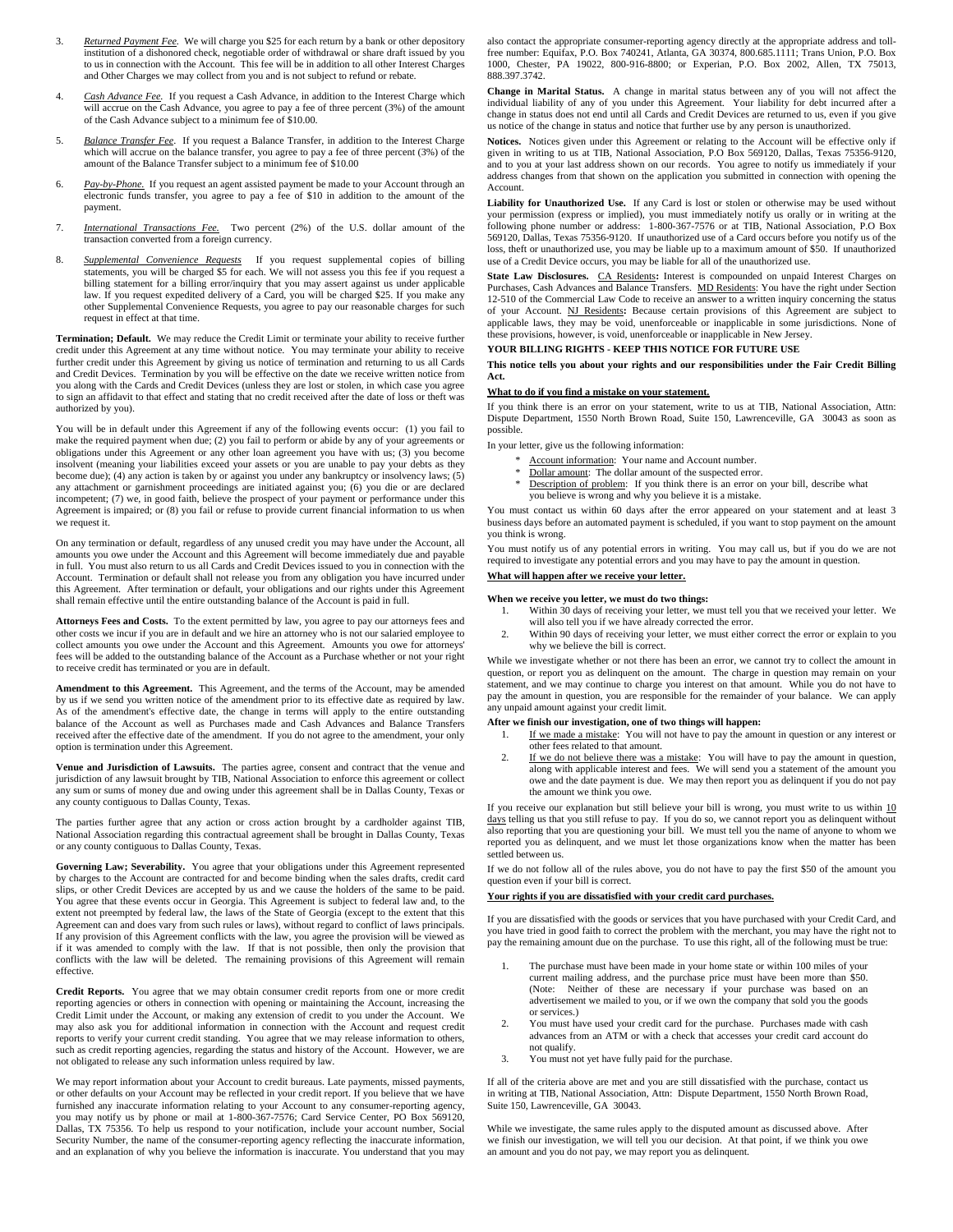# *Disclosure Statement*

*The Credit Card Agreement & this Disclosure Statement constitute the Agreement for the Account.*

|                                                                                                  | <b>Preferred Points</b>                                                                                                                                                                                                                                                                                                                                | <b>Non-Rewards</b>                                                                                                      |
|--------------------------------------------------------------------------------------------------|--------------------------------------------------------------------------------------------------------------------------------------------------------------------------------------------------------------------------------------------------------------------------------------------------------------------------------------------------------|-------------------------------------------------------------------------------------------------------------------------|
| <b>Interest Rates and Interest Charges</b>                                                       |                                                                                                                                                                                                                                                                                                                                                        |                                                                                                                         |
| <b>Annual Percentage</b><br>Rate (APR) for<br><b>Purchases</b>                                   | 5.9% introductory APR for six months.                                                                                                                                                                                                                                                                                                                  | 5.9% introductory APR for six months.                                                                                   |
|                                                                                                  | After that, your APR will be $16.74\%$ . This<br>APR will vary with the market based on the<br>Prime Rate. <sup>a</sup>                                                                                                                                                                                                                                | After that, your APR will be $15.74\%$ . This<br>APR will vary with the market based on the<br>Prime Rate. <sup>b</sup> |
| <b>APR</b> for Balance<br><b>Transfers and Cash</b><br><b>Advances</b>                           | 5.9% introductory APR for six months.                                                                                                                                                                                                                                                                                                                  | 5.9% introductory APR for six months.                                                                                   |
|                                                                                                  | After that, your APR will be 16.74%. This APR<br>will vary with the market based on the Prime<br>Rate. <sup>a</sup>                                                                                                                                                                                                                                    | After that, your APR will be 15.74%. This APR<br>will vary with the market based on the Prime<br>Rate. <sup>b</sup>     |
| <b>Penalty APR and</b><br><b>When it Applies</b>                                                 | 20.74% - This APR will vary with the market based on the Prime Rate. <sup>c</sup><br>This APR may be applied if you allow your Account to become 60 days past due.<br>How Long Will the Penalty Apply? If your APR is increased for the reason stated above, the<br>Penalty APR will apply until you make three consecutive minimum payments when due. |                                                                                                                         |
| <b>Paying Interest</b>                                                                           | Your due date is at least 25 days after the close of each billing cycle. We will not charge you any<br>interest on purchases if you pay your entire balance by the due date each month. We will begin<br>charging interest on cash advances and balance transfers on the transaction date.                                                             |                                                                                                                         |
| <b>For Credit Card Tips</b><br>from the Consumer<br><b>Financial Protection</b><br><b>Bureau</b> | To learn more about factors to consider when applying for or using a credit card, visit the website of<br>the Consumer Financial Protection Bureau at http://www.consumerfinance.gov/learnmore/.                                                                                                                                                       |                                                                                                                         |
| Fees                                                                                             |                                                                                                                                                                                                                                                                                                                                                        |                                                                                                                         |
| <b>Annual Fee</b>                                                                                | \$35                                                                                                                                                                                                                                                                                                                                                   | <b>None</b>                                                                                                             |
| <b>Transaction Fees:</b>                                                                         |                                                                                                                                                                                                                                                                                                                                                        |                                                                                                                         |
| <b>Balance Transfer</b><br>and Cash Advance                                                      | Either \$10 or 3% of the amount of each balance transfer or cash advance, whichever is greater.                                                                                                                                                                                                                                                        |                                                                                                                         |
| International<br>Transaction                                                                     | 2% of each transaction in U.S. dollars.                                                                                                                                                                                                                                                                                                                |                                                                                                                         |
| <b>Penalty Fees:</b>                                                                             |                                                                                                                                                                                                                                                                                                                                                        |                                                                                                                         |

**How We Will Calculate Your Balance:** We use a method called "average daily balance (including new purchases)." See your account agreement for more details.

Billing Rights: Information on your rights to dispute transactions and how to exercise those rights is provided in the account agreement that will be provided to you before you begin using your new card.

Prime Rate: After the introductory rate, the APR will vary based on changes in the Index the Prime Rate (the base rate on corporate loans posted by at least 70% of the10 largest U.S. banks) published in the *Wall Street Journal*. The Index will be adjusted on the 25<sup>th</sup> day of each month or the business day preceding the 25<sup>th</sup> day if that day falls on a weekend or a holiday recognized by the Board of Governors of the Federal Reserve System. Changes in the Index will take effect beginning with the first billing cycle in the month following a change in the Index. Increases or decreases in the Index will cause the APR and regular periodic rate to fluctuate, resulting in increased or decreased Interest Charges on the Account. As of June 24, 2022, the Index was 4.75%.

<sup>a</sup> We add 11.99% to the Prime Rate to determine the APR for Purchases, Balance Transfers, and Cash Advances. The Account will never have an APR over 21%.

<sup>b</sup> We add 10.99% to the Prime Rate to determine the APR for Purchases, Balance Transfers, and Cash Advances. The Account will never have an APR over 21%.

<sup>c</sup>We add 15.99% to the Prime Rate to determine the Penalty APR. The Account will never have an APR over 21%.

Up to **\$25** Up to **\$25**

Late Payment Returned Payment

The issuer and administrator of the credit card program is TIB, National Association. The information about the cost of the Card described in this table is accurate as of July 1, 2022. This information may change after that date. To find out what may have changed, call us at 800-367-7576 or write TIB, National Association, P.O. Box 569120, Dallas, Texas 75356-9120.